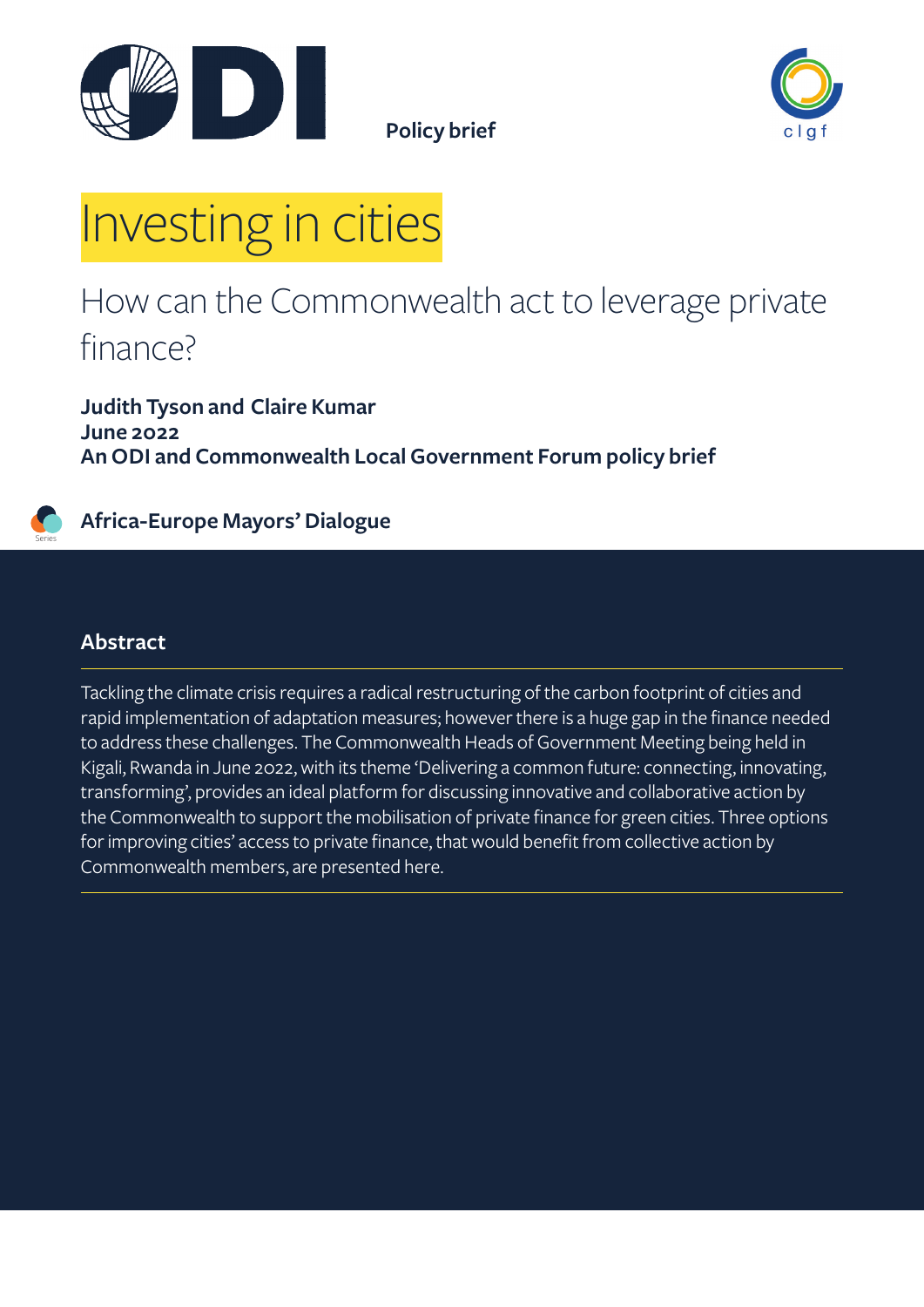## Acknowledgements

This policy brief benefited from the contributions and insights of a wide group of stakeholders. The authors would particularly like to thank Lucy Slack, Shelley Nania and Colleen Thouez who shaped this work from its inception, as well as reviewers Andrea Fernandez, David Miller, Jaffer Machano and Alice Charles. Opinions and any errors or emissions remain the responsibility of the authors.

### **About this publication**

This think piece has been prepared as part of the Africa–Europe Mayors' Dialogue with the Commonwealth Local Government Forum (CLGF). The Africa–Europe Mayors' Dialogue platform, coordinated by ODI, brings together over 20 cities across Africa and Europe to work on shared challenges. The platform's priorities include improving cities' access to finance to rapidly scale up investment in sustainable urban development. The CLGF is an international network with over 200 members in 47 Commonwealth countries. It coordinates the Commonwealth Sustainable Cities Network, which brings together Commonwealth mayors and managers to support cities and human settlements in responding to the challenges and opportunities of urbanisation.

For further detail and discussion of the academic and policy evidence see: Tyson, J. (2022) *Capital markets for cities*. ODI Working Paper. London: ODI (www.odi.org/publications/capital-marketsfor-cities).

#### **About the authors**

**Dr Judith Tyson** is an ODI Research Associate and a specialist in private investment and financial development.

**Claire Kumar** is a Senior Research Fellow with the ODI Europe team, managing the research portfolio of the Africa-Europe Mayors' Dialogue.

Readers are encouraged to reproduce material for their own publications, as long as they are not being sold commercially. ODI requests due acknowledgement and a copy of the publication. For online use, we ask readers to link to the original resource on the ODI website. The views presented in this paper are those of the author(s) and do not necessarily represent the views of ODI or our partners.

This work is licensed under CC BY-NC-ND 4.0.

How to cite: Tyson, J. and Kumar, C. (2022) 'Investing in cities: How can the Commonwealth act to leverage private finance?' ODI Policy Brief. London: ODI ([www.odi.org/publications](http://www.odi.org/publications)/investing-incities-how-can-the-commonwealth-act-to-leverage-private-finance).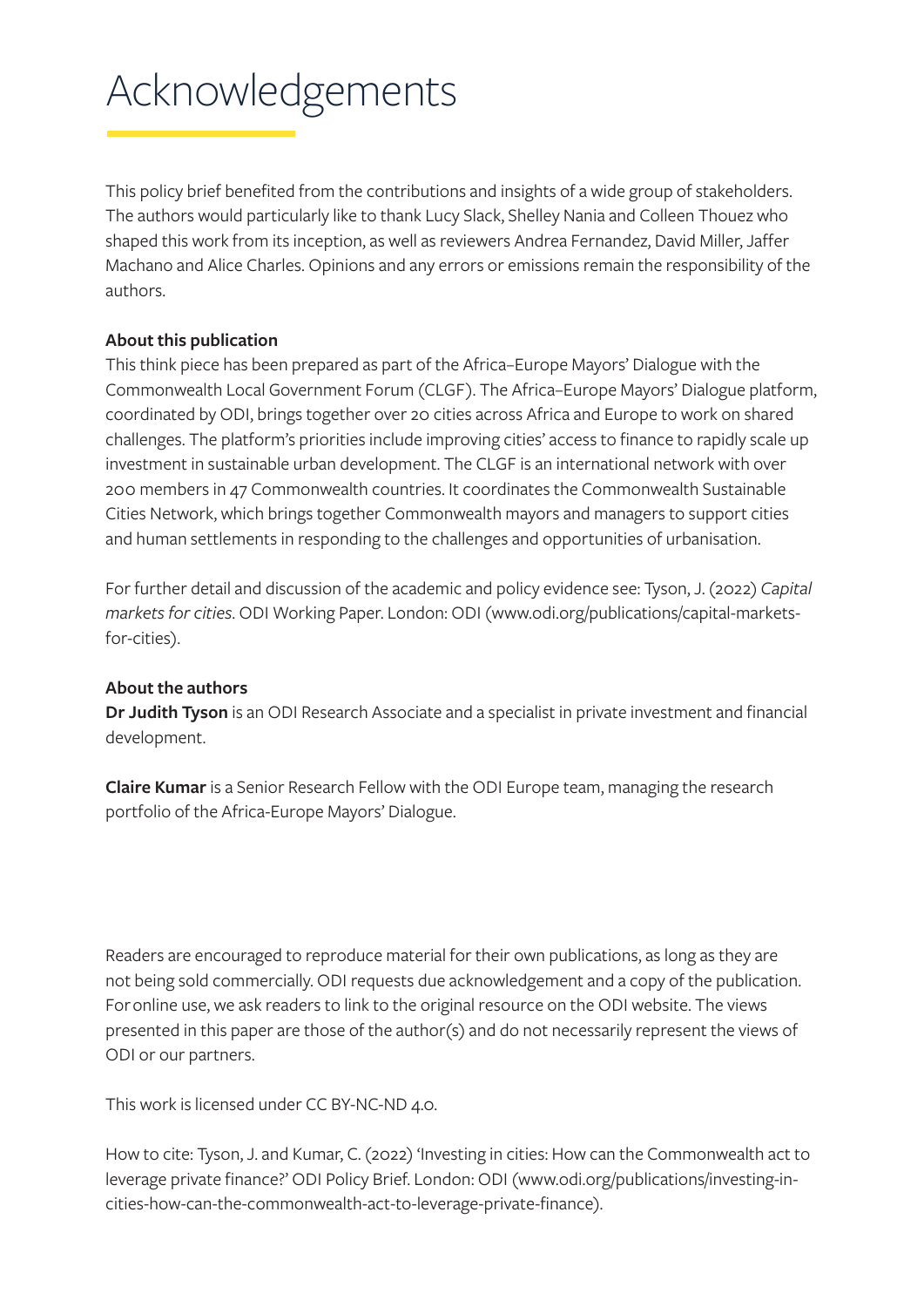### The challenge: barriers to cities' access to private capital are high, and overcoming them is difficult for cities acting alone

**The gap in city financing runs into the trillions of dollars. But cities often can't access the private finance that could close this gap**. Cities can lack the mandate or capacity to raise debt and revenues, and so can't obtain credit ratings to attract private investors. International financial institutions (IFIs) typically do not provide finance at the city level, only at the national or international level, including the blended finance and guarantees which can crowd-in private finance. Where private finance is successfully accessed, it is usually as project finance. This is typically provided to finance the development, construction and operation of a specific infrastructure project, with debt repayments matched to cash flows. It is generally costly and small-scale. As a consequence, city budgets remain primarily based on public financing and ownsource revenues, tailored more to the delivery of public services and recurring costs than longterm infrastructure investment.

**Capital markets offer vast pools of capital – and at a lower cost and longer maturity than bank lending or project finance**. Global capital markets are valued at over \$200 trillion. They are dominated by institutional investors (such as pension funds, mutual funds and insurers) who require lower risk-return, long-term investments – making them ideal investor partners for cities. While cities have long-term development plans which include infrastructure priorities, many have difficulty obtaining credit ratings and meeting specialist requirements (such as certification for green or impact investments), have insufficient financial expertise and their projects are too small-scale to be suitable for capital markets. This is especially the case for smaller cities or those with limited resources, such as cities in low- and middle-income countries.

**Creating a robust pipeline of projects is a key barrier**. Issues include cities' capacities in project preparation. The lack of national government efforts to support cities to create a pool of these projects - and provide a pipeline of critical infrastructure projects - is also a major shortcoming.

**Barriers have increased due to political and economic uncertainty, which is creating greater risk aversion in global financial markets**. The effects of the Covid-19 pandemic and the war in Ukraine have created a surge in inflation. Monetary policy is tightening and negatively impacting investment, especially for emerging economies. The global political situation is highly volatile. At the same time, the need to finance the low carbon transition, resilience and climate adaptation is increasingly urgent. COP27 in November 2022 offers an opportunity to progress a positive agenda against this difficult background.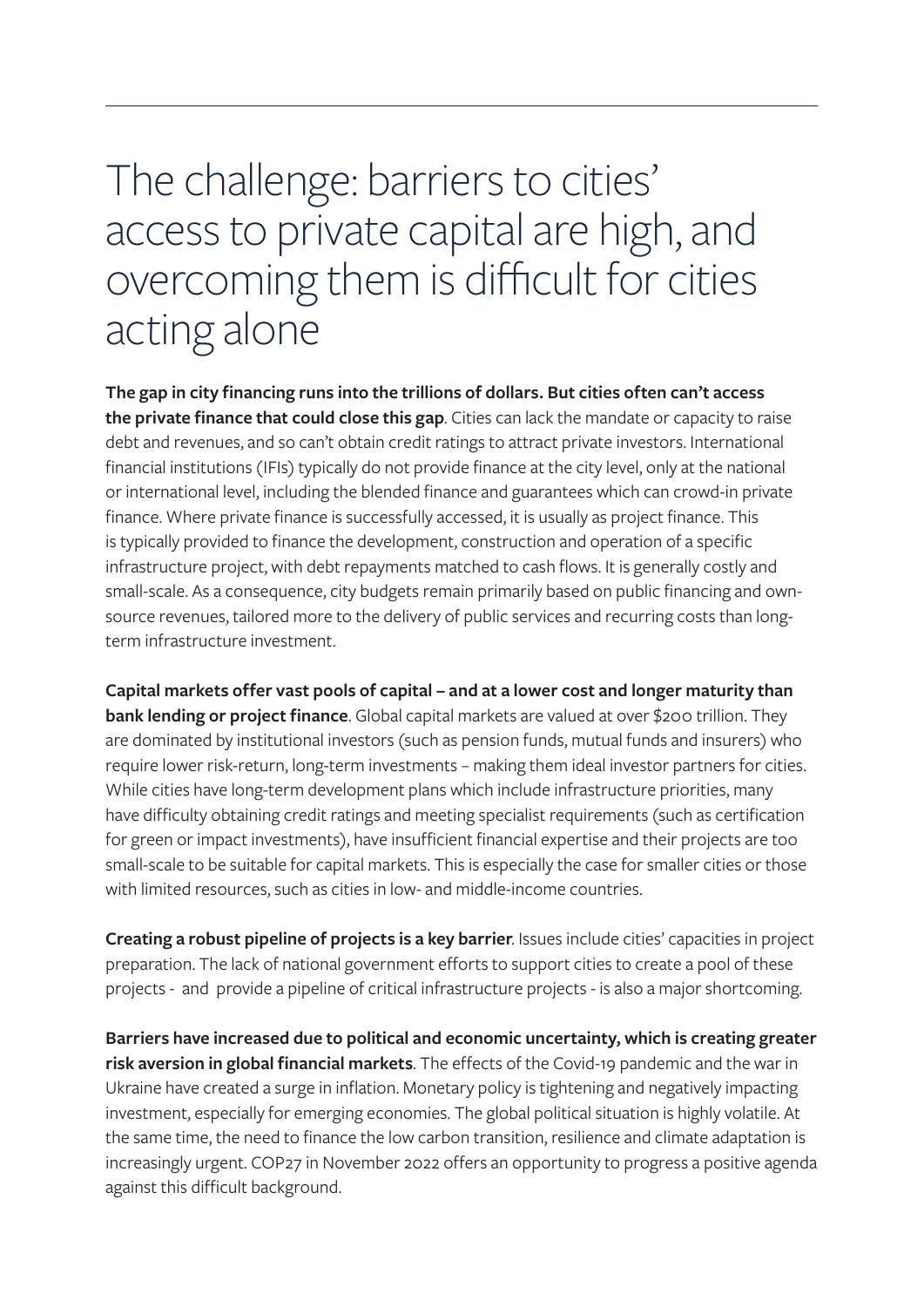**Current policy initiatives to improve cities' access to finance are delivering technical assistance, project preparation facilities and guarantees**. Efforts to accelerate cities' development of bankable projects are visible through, for example, the C40 Cities Finance Facility, partnering with cities to provide technical assistance for investment proposals. The City Climate Finance Gap Fund is providing technical assistance and capacity-building to help cities develop a pipeline of climate-smart investments. The United Nations Capital Development Fund (UNCDF)'s Technical Assistance Facility is supporting cities to access capital markets through its partnership with Meridiam, fund manager of the International Municipal Investment Fund. Some intermediaries, such as green banks, have specific mandates to mobilise private finance for cities and are acting on them.

**Such interventions, while welcome, have only mobilised very limited private finance for a modest number of projects**. Much more needs to be done if cities' financing needs are to be met.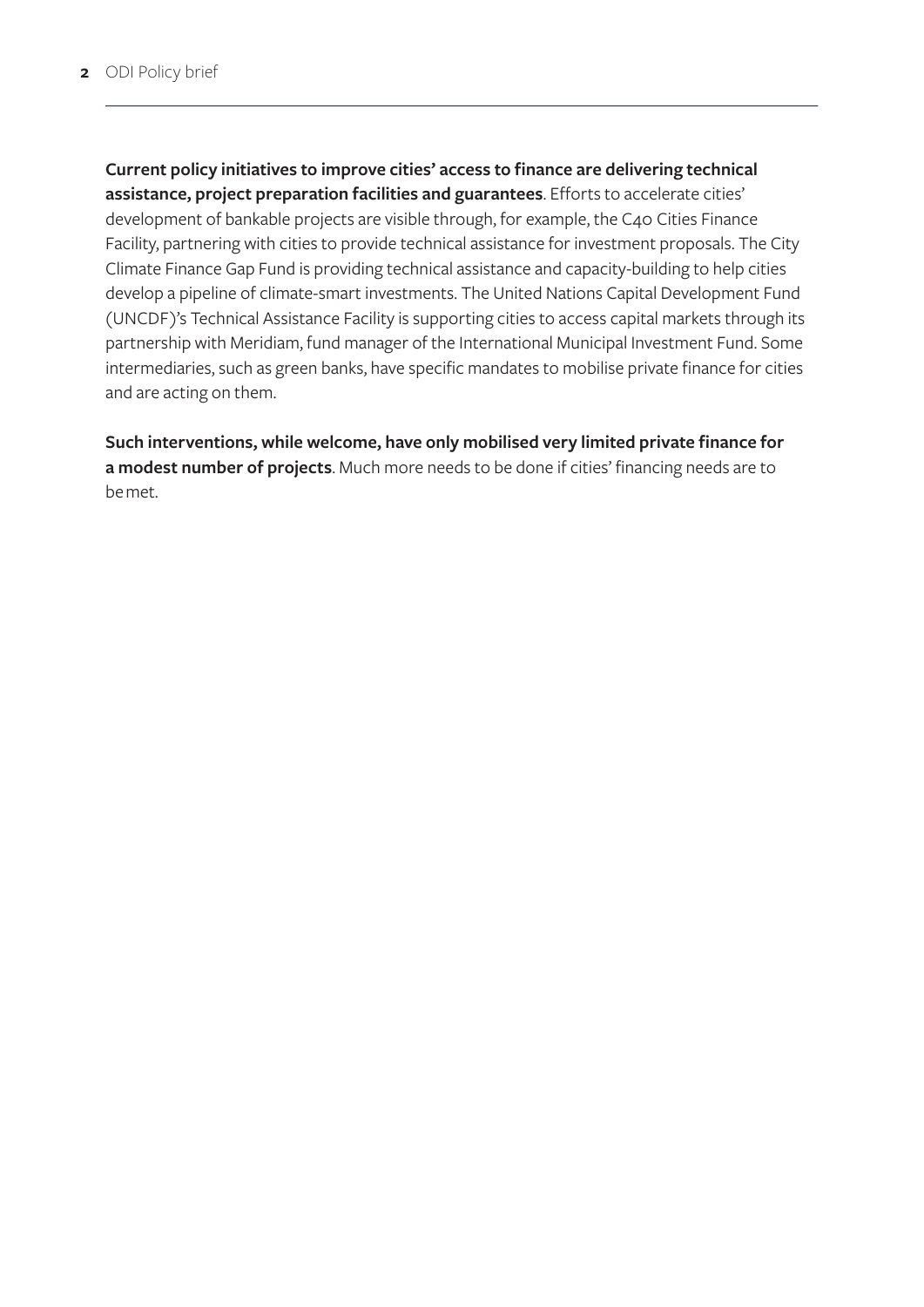## Three possible solutions for collective action by Commonwealth members

### Summary

- CHOGM, with its theme 'Delivering a common future: connecting, innovating, transforming', provides an ideal platform for discussing innovative and collaborative action by the Commonwealth to support the mobilisation of private finance for green cities. A focus on green infrastructure and support for climate adaptation and resilience, guided by strong inclusive principles, is critical.
- Three options for improving cities' access to private finance are presented: (i) 'Double down' on existing policy initiatives for cities to achieve scale and close financing gaps; (ii) Create a collective city-focused fund for Commonwealth cities; and (iii) Tap into new 'cityaligned' green bonds and carbon credits.
- We ask the Commonwealth Secretariat and Heads of Government to work with CLGF, Commonwealth cities and the private sector to progress these three options, and for the UK government to support these initiatives in its year as COP Host Country. This should include welcoming partners from the private sector to work with the Commonwealth and ensure that marketable propositions are developed.

### **1. 'Double down' on existing policy initiatives for cities to achieve scale and close gaps**

**Municipal authorities and development agencies have sought to implement policy interventions to help overcome barriers to city financing**. These include capacity-building focused on public financial management and improving own-source revenue collection, which contribute to making cities more credible borrowers. Regulations and legislation have also been reformed, though the regulatory environment between central and local governments remains a significant barrier for too many cities when it comes to raising finance for urban investments. National governments must do more to remove regulatory constraints and support cities to access private finance.

**Some initiatives have achieved success, with the best programmes often providing a 'one stop shop' to tackle multiple barriers, including building the project pipeline**. For example, UNCDF's Municipal Investment Financing technical assistance programme provides technical assistance to prepare projects, and then 'feeds' them to an independent fund manager who seeks finance for them from capital markets. Financial intermediaries including publicly owned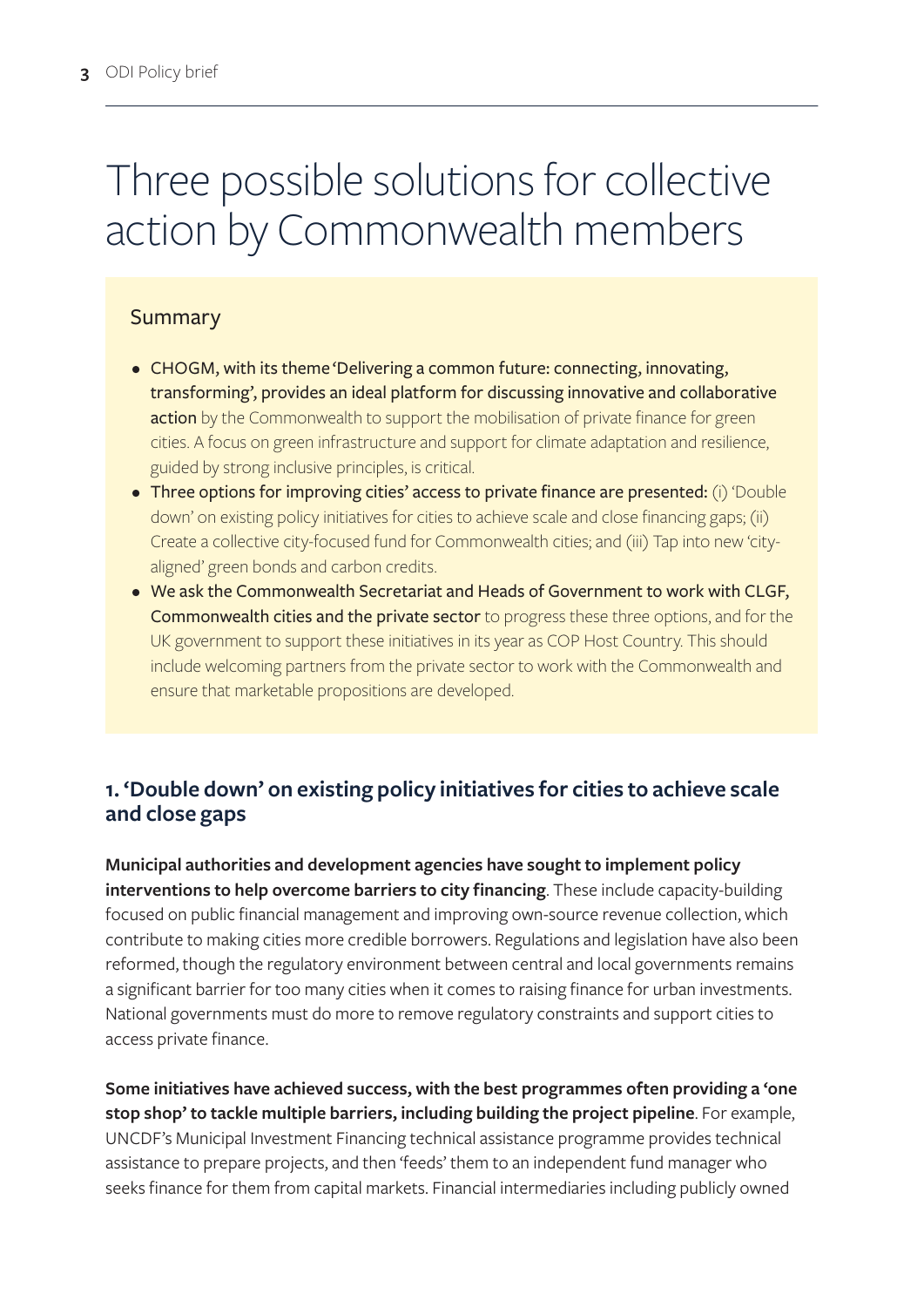intermediaries and 'green' banks are also connecting cities to investors. Credit guarantees and anchor capital have helped reduce risk for private investors and, hence, crowded them into deals. But they have not mobilised the scale of finance needed, and investors are reluctant to take on risk in 'secondary' cities and low- and middle-income countries.

**A stronger focus on project preparation is essential**. More innovative thinking is needed as to how this might be done, as the current approach, with each project being developed individually and with high levels of tailoring and in-city preparation, creates high-quality projects, but not at the speed and quantity needed. Ideas for how this might be done include using 'templates' – where projects are standardised and then replicated across cities – and greater use of digital preparation and delivery. More new ideas are needed in this area to balance scale with public buy-in.

**The Commonwealth could leverage its influence to bolster 'doubling down' on these approaches, to scale and refine them in policy circles, and through their allocation of donor capital**. This would include supporting greater integration of cities into national plans (such as Nationally Defined Contributions and National Adaptation Programmes). IFIs and development finance institutions (DFIs) could reform their mandates to provide finance directly to, or otherwise prioritise, cities (such as via sovereign lending). Grants should be provided for early-stage project preparation. Established city-dedicated departments at the World Bank, the European Investment Bank (EIB), the European Bank for Reconstruction and Development (EBRD), the Asian Development Bank and UNCDF could be extended, including more guarantees and seeking finance from capital markets.

### **2. A collective city-focused fund for the Commonwealth**

**A collective Commonwealth fund with a mandate to work across cities could be established to accelerate the mobilisation of private finance**. This fund could provide project preparation, early-stage finance, financial structuring and access to investor networks with a mandate to serve a broad range of cities from across the Commonwealth, and to access capital markets as well as bank finance and private investment. It could be housed in an existing institution or be a new, independent intermediary.

#### **A fund would be reliant on a sufficient number of 'finance-ready' projects being available**.

This needs acceleration of the project pipeline, as discussed in Option 1. But funds could also use mature assets held on the portfolios of DFIs and IFIs. Some DFIs – such as the ERBD and the African Development Bank (AfDB) – have done this. There are limits relating to, for example, preferred creditor status and scale requested by investors. But, nevertheless, this approach could be maximised within these constraints.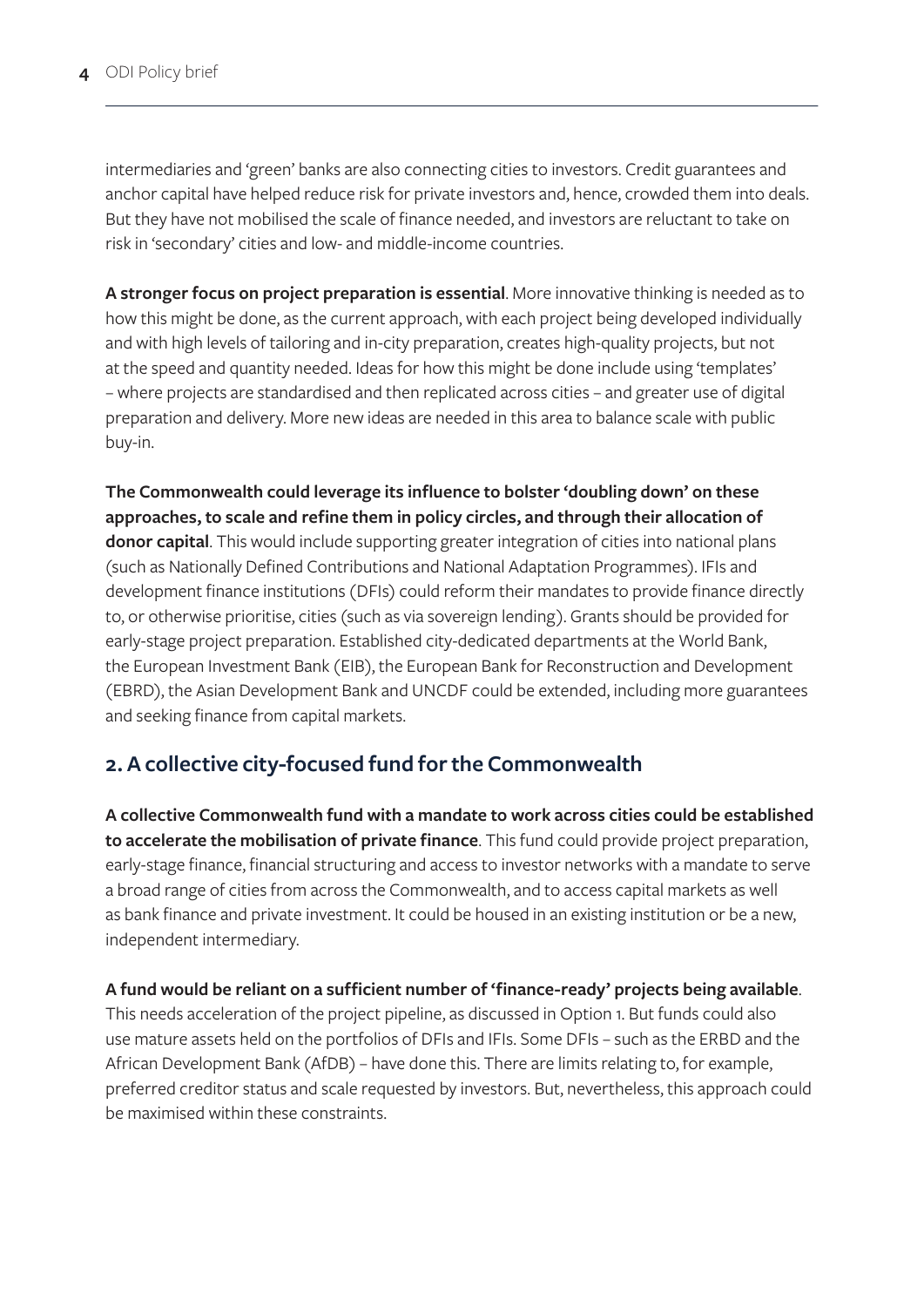**Key would be pooling assets across a large number of cities to allow the fund to provide securities that are attractive to institutional investors**. A collective intermediary can finance individual city projects, pool them and then structure securities (such as funds, bonds and securitizations) that are attractive to investors because of the diversification benefits that such pooling brings. This could be of particular value to investors given the current uncertainty and volatility in financial markets.

**Importantly for the Commonwealth, this would allow lower credit-rated and smaller cities and projects to participate**, and hence to access more finance than they can when acting alone. Pooling assets from different cities with a range of different credit ratings, geographical locations and projects of varying scale and sector would allow securities to be created with diversification benefits and enhanced risk–return payoffs. Further, many small projects and cities are also an advantage in such pooled funds because they provide greater diversification benefit than a few, large assets.

**This would support mobilising finance from international capital markets for cities**, hence overcoming barriers for cities with undeveloped domestic capital markets. Such pooled funds are especially attractive for institutional investors in international capital markets with their more conservative risk appetite, ongoing 'search for yield' and need for commoditised investment products.

**Similar financial intermediaries have already proved successful and could provide models for Commonwealth cooperation**. Examples include the International Finance Corporation (IFC)'s Managed Co-lending Portfolio Programme, which has raised over \$10 billion from institutional investors for infrastructure in developing countries; the International Municipal Investment Fund managed by Meridiam, which has raised more than €700 million for urban development projects; and the FCDO-sponsored Mobilising Institutional Capital Through Listed Product Structures Platform (MOBILIST), which is accessing UK capital markets for green infrastructure in low-income countries. There is also an emerging example in the UK's Cities Climate Investment Commission (UK CCIC), which is aiming to develop a pipeline of projects with major cities across the UK which can then be aggregated to attract investment into low and net zero carbon projects. There is high potential to support replication of the UK CCIC's approach in other Commonwealth countries.

**Careful design and public support will be needed**. In the past, some financial intermediaries have been mismanaged or poorly designed. Care needs to be taken to design a mandate that balances the needs of cities, incentives within intermediaries and the requirements of investors.